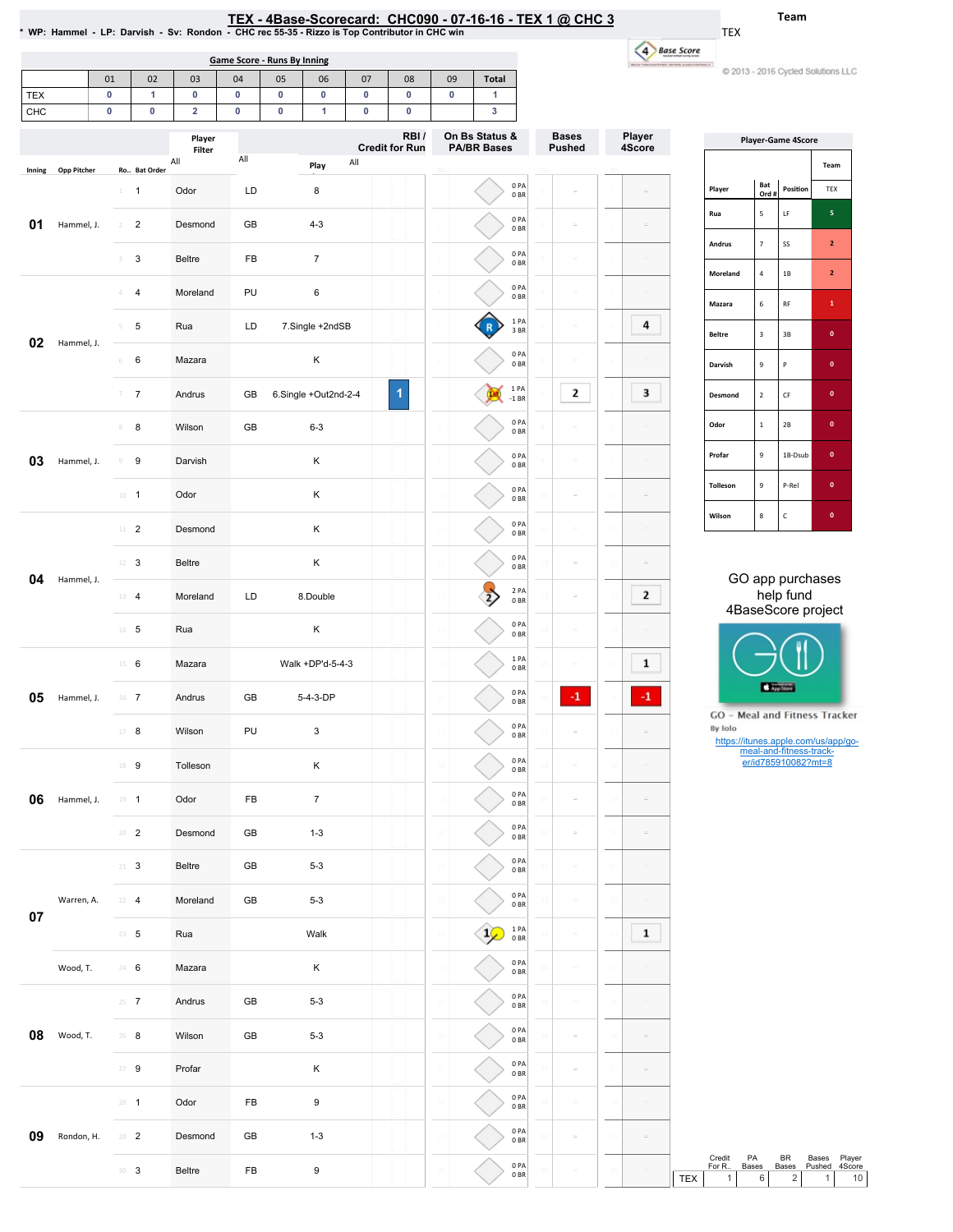### <u>CHC - 4Base-Scorecard: CHC090 - 07-16-16 - TEX 1 @ CHC 3</u>

\*WP:Hammel-LP:Darvish-Sv:Rondon-CHCrec55-35-RizzoisTopContributorinCHCwin CHC

| $\mathbf{1}$<br>$\pmb{0}$<br>$\mathbf 0$<br>$\pmb{0}$<br>$\pmb{0}$<br>$\pmb{0}$<br>0<br>$\pmb{0}$<br>$\bf{0}$<br>$\mathbf{1}$<br>CHC<br>$\pmb{0}$<br>$\pmb{0}$<br>$\overline{\mathbf{2}}$<br>$\pmb{0}$<br>$\pmb{0}$<br>$\mathbf{1}$<br>$\pmb{0}$<br>$\pmb{0}$<br>$\mathbf 3$<br>RBI/<br>On Bs Status &<br>Player<br><b>Bases</b><br>4Score<br><b>Credit for Run</b><br><b>Pushed</b><br><b>PA/BR Bases</b><br>$\mathsf{All}$<br>All<br>All<br>1 PA<br> 0 <br>$1 - 1$<br>La Stella<br>Walk<br>CHC<br>0 <sub>BR</sub><br>0PA<br>$\mathbf{3}$<br>$1\mathsf{B}$<br>К<br>$\overline{2}$<br>Bryant<br>$2 -$<br>0BR<br>Darvish, Y.<br>0PA<br>К<br>$\mathbf{3}$<br>Rizzo<br>$_{3}$ $\,$<br>8<br>$\mathsf{C}$<br>0BR<br>0PA<br>К<br>Zobrist<br>$4 -$<br>$\overline{4}$<br>0 <sub>BR</sub><br>$\mathbf 1$<br>$3\mathsf{B}$<br>0PA<br>К<br>$\sqrt{5}$<br>$5 -$<br>Contreras<br>0 <sub>BR</sub><br>6<br>CF-RF<br>0PA<br>К<br>Darvish, Y.<br>6<br>Heyward<br>6<br>0B<br>9<br>PH<br>0PA<br>$\overline{7}$<br>PU<br>$\,6\,$<br>Russell<br>$\overline{7}$<br>0B<br>9<br>P<br>1PA<br>8<br>Walk<br>$\,$ 8 $\,$<br>Montero<br>3 BR<br>0PA<br>$\overline{2}$<br>$RF-LF$<br>К<br>$\boldsymbol{9}$<br>Hammel<br>9<br>0 <sub>BR</sub><br>1PA<br>$\sf 5$<br>$\mathsf{LF}\text{-}\mathsf{C}$<br>La Stella<br>LD<br>7.Single<br>$10 - 1$<br>3BR<br>Darvish, Y.<br>0PA<br>$11$ – $2$<br>К<br><b>Bryant</b><br>0 <sub>BR</sub><br>$\pmb{4}$<br>$2\mathsf{B}$<br>2 PA<br>$12$ – $3$<br>LD<br>9.Double<br>Rizzo<br>0BR<br>$\overline{7}$<br>SS<br>0PA<br>Zobrist<br>GB<br>$1 - 3$<br>$13 - 4$<br>0BR<br>0PA<br>$14$ – ${\bf 5}$<br>GB<br>$6 - 3$<br>Contreras<br>0 <sub>BR</sub><br>GO app purchases<br>1PA<br>help fund<br>Walk +2ndSB<br>$15 \t 6$<br>Heyward<br>1 BR<br>4BaseScore project<br>Darvish, Y.<br>0PA<br>К<br>$16$ 7<br>Russell<br>0B<br>0PA<br>К<br>Montero<br>0BR<br>1 PA<br>18 9<br>Walk<br>Hammel<br>2 BR<br>0PA<br>$\boldsymbol{9}$<br>La Stella<br>FB<br>Darvish, Y.<br>$19 - 1$<br>0 <sub>BR</sub><br>1PA<br>5-4-Err +FO'd-4-6<br>$20 - 2$<br>Bryant<br>GB<br>0 <sub>BR</sub><br>1 P <sub>A</sub><br>er/id785910082?mt=8<br>$21 - 3$<br>Rizzo<br>GB<br>$4-6-FO$<br>0B<br>Tolleson, S.<br>0PA<br>$22 \t 4$<br>LD<br>$\overline{4}$<br>Zobrist<br>0B<br>$\boxed{\circ}$<br>1PA<br>5.Single +FO'd-3-6<br>$23 - 5$<br>Contreras<br>GB<br>0B<br>$\overline{\mathbf{0}}$<br>1PA<br>$24 - 6$<br>3-6-FO<br>Heyward<br>GB<br>3 BR<br>$\overline{\mathbf{0}}$<br>0PA<br>LD<br>9<br>Tolleson, S.<br>$25 - 7$<br>Russell<br>0BR<br>06<br>$\overline{\mathbf{0}}$<br>1PA<br>$26$ 8<br>Montero<br>Walk<br>$1\;\mathrm{BR}$<br>$\overline{\mathbf{1}}$<br>1PA<br>$27 - 9$<br>Szczur<br>GB<br>8.Single<br>0B<br>$\overline{\phantom{a}}$<br>0PA<br>La Stella<br>FB<br>9<br>Claudio, A.<br>$28 - 1$<br>0B<br>$\boxed{0}$<br>0PA<br>$29 - 2$<br>Κ<br>Bryant<br>0B<br>$\overline{\phantom{a}}$<br>0PA<br>$30-3$<br>Rizzo<br>Κ<br>0BR<br>Kela, K.<br>$\boxed{\mathbf{0}}$<br>$1\ \mathrm{PA}$<br>Walk<br>$31 - 4$<br>Zobrist<br>0B<br>0PA<br>$32 - 5$<br>Contreras<br>Κ<br>0B<br>0PA<br>FB<br>$\overline{7}$<br>33 6<br>Heyward<br>0B<br>0PA<br>Bush, M.<br>LD<br>$\mathsf 3$<br>$34$ 7<br>Russell<br>0B<br>Credit<br>PA<br>BR<br>Bases<br>For R<br>Pushed<br>Bases<br>Bases<br>0PA<br>$35 - 8$ |     |  | 01 |  | 02 | 03      | 04 | 05 | 06    | 07 | 08 |  |    |  |     |                                                                                                                                         |  |  |  |
|--------------------------------------------------------------------------------------------------------------------------------------------------------------------------------------------------------------------------------------------------------------------------------------------------------------------------------------------------------------------------------------------------------------------------------------------------------------------------------------------------------------------------------------------------------------------------------------------------------------------------------------------------------------------------------------------------------------------------------------------------------------------------------------------------------------------------------------------------------------------------------------------------------------------------------------------------------------------------------------------------------------------------------------------------------------------------------------------------------------------------------------------------------------------------------------------------------------------------------------------------------------------------------------------------------------------------------------------------------------------------------------------------------------------------------------------------------------------------------------------------------------------------------------------------------------------------------------------------------------------------------------------------------------------------------------------------------------------------------------------------------------------------------------------------------------------------------------------------------------------------------------------------------------------------------------------------------------------------------------------------------------------------------------------------------------------------------------------------------------------------------------------------------------------------------------------------------------------------------------------------------------------------------------------------------------------------------------------------------------------------------------------------------------------------------------------------------------------------------------------------------------------------------------------------------------------------------------------------------------------------------------------------------------------------------------------------------------------------------------------------------------------------------------------------------------------------------------------------------------------------------------------------------------------------------------------------------------------------------------------------------------------------------------------------------------------------------------------------------------------------------------------------------------------------------------------------------------------------------------------------------------------|-----|--|----|--|----|---------|----|----|-------|----|----|--|----|--|-----|-----------------------------------------------------------------------------------------------------------------------------------------|--|--|--|
|                                                                                                                                                                                                                                                                                                                                                                                                                                                                                                                                                                                                                                                                                                                                                                                                                                                                                                                                                                                                                                                                                                                                                                                                                                                                                                                                                                                                                                                                                                                                                                                                                                                                                                                                                                                                                                                                                                                                                                                                                                                                                                                                                                                                                                                                                                                                                                                                                                                                                                                                                                                                                                                                                                                                                                                                                                                                                                                                                                                                                                                                                                                                                                                                                                                                    | TEX |  |    |  |    |         |    |    |       |    |    |  |    |  |     |                                                                                                                                         |  |  |  |
|                                                                                                                                                                                                                                                                                                                                                                                                                                                                                                                                                                                                                                                                                                                                                                                                                                                                                                                                                                                                                                                                                                                                                                                                                                                                                                                                                                                                                                                                                                                                                                                                                                                                                                                                                                                                                                                                                                                                                                                                                                                                                                                                                                                                                                                                                                                                                                                                                                                                                                                                                                                                                                                                                                                                                                                                                                                                                                                                                                                                                                                                                                                                                                                                                                                                    |     |  |    |  |    |         |    |    |       |    |    |  |    |  |     |                                                                                                                                         |  |  |  |
|                                                                                                                                                                                                                                                                                                                                                                                                                                                                                                                                                                                                                                                                                                                                                                                                                                                                                                                                                                                                                                                                                                                                                                                                                                                                                                                                                                                                                                                                                                                                                                                                                                                                                                                                                                                                                                                                                                                                                                                                                                                                                                                                                                                                                                                                                                                                                                                                                                                                                                                                                                                                                                                                                                                                                                                                                                                                                                                                                                                                                                                                                                                                                                                                                                                                    |     |  |    |  |    |         |    |    |       |    |    |  |    |  |     |                                                                                                                                         |  |  |  |
|                                                                                                                                                                                                                                                                                                                                                                                                                                                                                                                                                                                                                                                                                                                                                                                                                                                                                                                                                                                                                                                                                                                                                                                                                                                                                                                                                                                                                                                                                                                                                                                                                                                                                                                                                                                                                                                                                                                                                                                                                                                                                                                                                                                                                                                                                                                                                                                                                                                                                                                                                                                                                                                                                                                                                                                                                                                                                                                                                                                                                                                                                                                                                                                                                                                                    |     |  |    |  |    |         |    |    |       |    |    |  |    |  |     |                                                                                                                                         |  |  |  |
|                                                                                                                                                                                                                                                                                                                                                                                                                                                                                                                                                                                                                                                                                                                                                                                                                                                                                                                                                                                                                                                                                                                                                                                                                                                                                                                                                                                                                                                                                                                                                                                                                                                                                                                                                                                                                                                                                                                                                                                                                                                                                                                                                                                                                                                                                                                                                                                                                                                                                                                                                                                                                                                                                                                                                                                                                                                                                                                                                                                                                                                                                                                                                                                                                                                                    |     |  |    |  |    |         |    |    | 09    |    |    |  |    |  |     |                                                                                                                                         |  |  |  |
|                                                                                                                                                                                                                                                                                                                                                                                                                                                                                                                                                                                                                                                                                                                                                                                                                                                                                                                                                                                                                                                                                                                                                                                                                                                                                                                                                                                                                                                                                                                                                                                                                                                                                                                                                                                                                                                                                                                                                                                                                                                                                                                                                                                                                                                                                                                                                                                                                                                                                                                                                                                                                                                                                                                                                                                                                                                                                                                                                                                                                                                                                                                                                                                                                                                                    | 01  |  |    |  |    |         |    |    |       |    |    |  |    |  |     |                                                                                                                                         |  |  |  |
|                                                                                                                                                                                                                                                                                                                                                                                                                                                                                                                                                                                                                                                                                                                                                                                                                                                                                                                                                                                                                                                                                                                                                                                                                                                                                                                                                                                                                                                                                                                                                                                                                                                                                                                                                                                                                                                                                                                                                                                                                                                                                                                                                                                                                                                                                                                                                                                                                                                                                                                                                                                                                                                                                                                                                                                                                                                                                                                                                                                                                                                                                                                                                                                                                                                                    |     |  |    |  |    |         |    |    |       |    |    |  |    |  |     |                                                                                                                                         |  |  |  |
|                                                                                                                                                                                                                                                                                                                                                                                                                                                                                                                                                                                                                                                                                                                                                                                                                                                                                                                                                                                                                                                                                                                                                                                                                                                                                                                                                                                                                                                                                                                                                                                                                                                                                                                                                                                                                                                                                                                                                                                                                                                                                                                                                                                                                                                                                                                                                                                                                                                                                                                                                                                                                                                                                                                                                                                                                                                                                                                                                                                                                                                                                                                                                                                                                                                                    |     |  |    |  |    |         |    |    |       |    |    |  |    |  |     |                                                                                                                                         |  |  |  |
|                                                                                                                                                                                                                                                                                                                                                                                                                                                                                                                                                                                                                                                                                                                                                                                                                                                                                                                                                                                                                                                                                                                                                                                                                                                                                                                                                                                                                                                                                                                                                                                                                                                                                                                                                                                                                                                                                                                                                                                                                                                                                                                                                                                                                                                                                                                                                                                                                                                                                                                                                                                                                                                                                                                                                                                                                                                                                                                                                                                                                                                                                                                                                                                                                                                                    |     |  |    |  |    |         |    |    |       |    |    |  |    |  |     |                                                                                                                                         |  |  |  |
|                                                                                                                                                                                                                                                                                                                                                                                                                                                                                                                                                                                                                                                                                                                                                                                                                                                                                                                                                                                                                                                                                                                                                                                                                                                                                                                                                                                                                                                                                                                                                                                                                                                                                                                                                                                                                                                                                                                                                                                                                                                                                                                                                                                                                                                                                                                                                                                                                                                                                                                                                                                                                                                                                                                                                                                                                                                                                                                                                                                                                                                                                                                                                                                                                                                                    | 02  |  |    |  |    |         |    |    |       |    |    |  |    |  |     |                                                                                                                                         |  |  |  |
|                                                                                                                                                                                                                                                                                                                                                                                                                                                                                                                                                                                                                                                                                                                                                                                                                                                                                                                                                                                                                                                                                                                                                                                                                                                                                                                                                                                                                                                                                                                                                                                                                                                                                                                                                                                                                                                                                                                                                                                                                                                                                                                                                                                                                                                                                                                                                                                                                                                                                                                                                                                                                                                                                                                                                                                                                                                                                                                                                                                                                                                                                                                                                                                                                                                                    |     |  |    |  |    |         |    |    |       |    |    |  |    |  |     |                                                                                                                                         |  |  |  |
|                                                                                                                                                                                                                                                                                                                                                                                                                                                                                                                                                                                                                                                                                                                                                                                                                                                                                                                                                                                                                                                                                                                                                                                                                                                                                                                                                                                                                                                                                                                                                                                                                                                                                                                                                                                                                                                                                                                                                                                                                                                                                                                                                                                                                                                                                                                                                                                                                                                                                                                                                                                                                                                                                                                                                                                                                                                                                                                                                                                                                                                                                                                                                                                                                                                                    |     |  |    |  |    |         |    |    |       |    |    |  |    |  |     |                                                                                                                                         |  |  |  |
|                                                                                                                                                                                                                                                                                                                                                                                                                                                                                                                                                                                                                                                                                                                                                                                                                                                                                                                                                                                                                                                                                                                                                                                                                                                                                                                                                                                                                                                                                                                                                                                                                                                                                                                                                                                                                                                                                                                                                                                                                                                                                                                                                                                                                                                                                                                                                                                                                                                                                                                                                                                                                                                                                                                                                                                                                                                                                                                                                                                                                                                                                                                                                                                                                                                                    |     |  |    |  |    |         |    |    |       |    |    |  |    |  |     |                                                                                                                                         |  |  |  |
|                                                                                                                                                                                                                                                                                                                                                                                                                                                                                                                                                                                                                                                                                                                                                                                                                                                                                                                                                                                                                                                                                                                                                                                                                                                                                                                                                                                                                                                                                                                                                                                                                                                                                                                                                                                                                                                                                                                                                                                                                                                                                                                                                                                                                                                                                                                                                                                                                                                                                                                                                                                                                                                                                                                                                                                                                                                                                                                                                                                                                                                                                                                                                                                                                                                                    |     |  |    |  |    |         |    |    |       |    |    |  |    |  |     |                                                                                                                                         |  |  |  |
|                                                                                                                                                                                                                                                                                                                                                                                                                                                                                                                                                                                                                                                                                                                                                                                                                                                                                                                                                                                                                                                                                                                                                                                                                                                                                                                                                                                                                                                                                                                                                                                                                                                                                                                                                                                                                                                                                                                                                                                                                                                                                                                                                                                                                                                                                                                                                                                                                                                                                                                                                                                                                                                                                                                                                                                                                                                                                                                                                                                                                                                                                                                                                                                                                                                                    | 03  |  |    |  |    |         |    |    |       |    |    |  |    |  |     |                                                                                                                                         |  |  |  |
|                                                                                                                                                                                                                                                                                                                                                                                                                                                                                                                                                                                                                                                                                                                                                                                                                                                                                                                                                                                                                                                                                                                                                                                                                                                                                                                                                                                                                                                                                                                                                                                                                                                                                                                                                                                                                                                                                                                                                                                                                                                                                                                                                                                                                                                                                                                                                                                                                                                                                                                                                                                                                                                                                                                                                                                                                                                                                                                                                                                                                                                                                                                                                                                                                                                                    |     |  |    |  |    |         |    |    |       |    |    |  |    |  |     |                                                                                                                                         |  |  |  |
|                                                                                                                                                                                                                                                                                                                                                                                                                                                                                                                                                                                                                                                                                                                                                                                                                                                                                                                                                                                                                                                                                                                                                                                                                                                                                                                                                                                                                                                                                                                                                                                                                                                                                                                                                                                                                                                                                                                                                                                                                                                                                                                                                                                                                                                                                                                                                                                                                                                                                                                                                                                                                                                                                                                                                                                                                                                                                                                                                                                                                                                                                                                                                                                                                                                                    |     |  |    |  |    |         |    |    |       |    |    |  |    |  |     |                                                                                                                                         |  |  |  |
|                                                                                                                                                                                                                                                                                                                                                                                                                                                                                                                                                                                                                                                                                                                                                                                                                                                                                                                                                                                                                                                                                                                                                                                                                                                                                                                                                                                                                                                                                                                                                                                                                                                                                                                                                                                                                                                                                                                                                                                                                                                                                                                                                                                                                                                                                                                                                                                                                                                                                                                                                                                                                                                                                                                                                                                                                                                                                                                                                                                                                                                                                                                                                                                                                                                                    |     |  |    |  |    |         |    |    |       |    |    |  |    |  |     |                                                                                                                                         |  |  |  |
|                                                                                                                                                                                                                                                                                                                                                                                                                                                                                                                                                                                                                                                                                                                                                                                                                                                                                                                                                                                                                                                                                                                                                                                                                                                                                                                                                                                                                                                                                                                                                                                                                                                                                                                                                                                                                                                                                                                                                                                                                                                                                                                                                                                                                                                                                                                                                                                                                                                                                                                                                                                                                                                                                                                                                                                                                                                                                                                                                                                                                                                                                                                                                                                                                                                                    |     |  |    |  |    |         |    |    |       |    |    |  |    |  |     |                                                                                                                                         |  |  |  |
|                                                                                                                                                                                                                                                                                                                                                                                                                                                                                                                                                                                                                                                                                                                                                                                                                                                                                                                                                                                                                                                                                                                                                                                                                                                                                                                                                                                                                                                                                                                                                                                                                                                                                                                                                                                                                                                                                                                                                                                                                                                                                                                                                                                                                                                                                                                                                                                                                                                                                                                                                                                                                                                                                                                                                                                                                                                                                                                                                                                                                                                                                                                                                                                                                                                                    | 04  |  |    |  |    |         |    |    |       |    |    |  |    |  |     | https://itunes.apple.com/us/app/go-<br>meal-and-fitness-track-<br>Player<br>4Score<br>$\ensuremath{\mathsf{3}}$<br>14<br>13<br>11<br>41 |  |  |  |
|                                                                                                                                                                                                                                                                                                                                                                                                                                                                                                                                                                                                                                                                                                                                                                                                                                                                                                                                                                                                                                                                                                                                                                                                                                                                                                                                                                                                                                                                                                                                                                                                                                                                                                                                                                                                                                                                                                                                                                                                                                                                                                                                                                                                                                                                                                                                                                                                                                                                                                                                                                                                                                                                                                                                                                                                                                                                                                                                                                                                                                                                                                                                                                                                                                                                    |     |  |    |  |    |         |    |    |       |    |    |  |    |  |     |                                                                                                                                         |  |  |  |
|                                                                                                                                                                                                                                                                                                                                                                                                                                                                                                                                                                                                                                                                                                                                                                                                                                                                                                                                                                                                                                                                                                                                                                                                                                                                                                                                                                                                                                                                                                                                                                                                                                                                                                                                                                                                                                                                                                                                                                                                                                                                                                                                                                                                                                                                                                                                                                                                                                                                                                                                                                                                                                                                                                                                                                                                                                                                                                                                                                                                                                                                                                                                                                                                                                                                    |     |  |    |  |    |         |    |    |       |    |    |  |    |  |     |                                                                                                                                         |  |  |  |
|                                                                                                                                                                                                                                                                                                                                                                                                                                                                                                                                                                                                                                                                                                                                                                                                                                                                                                                                                                                                                                                                                                                                                                                                                                                                                                                                                                                                                                                                                                                                                                                                                                                                                                                                                                                                                                                                                                                                                                                                                                                                                                                                                                                                                                                                                                                                                                                                                                                                                                                                                                                                                                                                                                                                                                                                                                                                                                                                                                                                                                                                                                                                                                                                                                                                    |     |  |    |  |    |         |    |    |       |    |    |  |    |  |     |                                                                                                                                         |  |  |  |
|                                                                                                                                                                                                                                                                                                                                                                                                                                                                                                                                                                                                                                                                                                                                                                                                                                                                                                                                                                                                                                                                                                                                                                                                                                                                                                                                                                                                                                                                                                                                                                                                                                                                                                                                                                                                                                                                                                                                                                                                                                                                                                                                                                                                                                                                                                                                                                                                                                                                                                                                                                                                                                                                                                                                                                                                                                                                                                                                                                                                                                                                                                                                                                                                                                                                    |     |  |    |  |    |         |    |    |       |    |    |  |    |  |     |                                                                                                                                         |  |  |  |
|                                                                                                                                                                                                                                                                                                                                                                                                                                                                                                                                                                                                                                                                                                                                                                                                                                                                                                                                                                                                                                                                                                                                                                                                                                                                                                                                                                                                                                                                                                                                                                                                                                                                                                                                                                                                                                                                                                                                                                                                                                                                                                                                                                                                                                                                                                                                                                                                                                                                                                                                                                                                                                                                                                                                                                                                                                                                                                                                                                                                                                                                                                                                                                                                                                                                    | 05  |  |    |  |    |         |    |    |       |    |    |  |    |  |     |                                                                                                                                         |  |  |  |
|                                                                                                                                                                                                                                                                                                                                                                                                                                                                                                                                                                                                                                                                                                                                                                                                                                                                                                                                                                                                                                                                                                                                                                                                                                                                                                                                                                                                                                                                                                                                                                                                                                                                                                                                                                                                                                                                                                                                                                                                                                                                                                                                                                                                                                                                                                                                                                                                                                                                                                                                                                                                                                                                                                                                                                                                                                                                                                                                                                                                                                                                                                                                                                                                                                                                    |     |  |    |  |    |         |    |    |       |    |    |  |    |  |     |                                                                                                                                         |  |  |  |
|                                                                                                                                                                                                                                                                                                                                                                                                                                                                                                                                                                                                                                                                                                                                                                                                                                                                                                                                                                                                                                                                                                                                                                                                                                                                                                                                                                                                                                                                                                                                                                                                                                                                                                                                                                                                                                                                                                                                                                                                                                                                                                                                                                                                                                                                                                                                                                                                                                                                                                                                                                                                                                                                                                                                                                                                                                                                                                                                                                                                                                                                                                                                                                                                                                                                    |     |  |    |  |    |         |    |    |       |    |    |  |    |  |     |                                                                                                                                         |  |  |  |
|                                                                                                                                                                                                                                                                                                                                                                                                                                                                                                                                                                                                                                                                                                                                                                                                                                                                                                                                                                                                                                                                                                                                                                                                                                                                                                                                                                                                                                                                                                                                                                                                                                                                                                                                                                                                                                                                                                                                                                                                                                                                                                                                                                                                                                                                                                                                                                                                                                                                                                                                                                                                                                                                                                                                                                                                                                                                                                                                                                                                                                                                                                                                                                                                                                                                    |     |  |    |  |    |         |    |    |       |    |    |  |    |  |     |                                                                                                                                         |  |  |  |
|                                                                                                                                                                                                                                                                                                                                                                                                                                                                                                                                                                                                                                                                                                                                                                                                                                                                                                                                                                                                                                                                                                                                                                                                                                                                                                                                                                                                                                                                                                                                                                                                                                                                                                                                                                                                                                                                                                                                                                                                                                                                                                                                                                                                                                                                                                                                                                                                                                                                                                                                                                                                                                                                                                                                                                                                                                                                                                                                                                                                                                                                                                                                                                                                                                                                    |     |  |    |  |    |         |    |    |       |    |    |  |    |  |     |                                                                                                                                         |  |  |  |
|                                                                                                                                                                                                                                                                                                                                                                                                                                                                                                                                                                                                                                                                                                                                                                                                                                                                                                                                                                                                                                                                                                                                                                                                                                                                                                                                                                                                                                                                                                                                                                                                                                                                                                                                                                                                                                                                                                                                                                                                                                                                                                                                                                                                                                                                                                                                                                                                                                                                                                                                                                                                                                                                                                                                                                                                                                                                                                                                                                                                                                                                                                                                                                                                                                                                    |     |  |    |  |    |         |    |    |       |    |    |  |    |  |     |                                                                                                                                         |  |  |  |
|                                                                                                                                                                                                                                                                                                                                                                                                                                                                                                                                                                                                                                                                                                                                                                                                                                                                                                                                                                                                                                                                                                                                                                                                                                                                                                                                                                                                                                                                                                                                                                                                                                                                                                                                                                                                                                                                                                                                                                                                                                                                                                                                                                                                                                                                                                                                                                                                                                                                                                                                                                                                                                                                                                                                                                                                                                                                                                                                                                                                                                                                                                                                                                                                                                                                    |     |  |    |  |    |         |    |    |       |    |    |  |    |  |     |                                                                                                                                         |  |  |  |
|                                                                                                                                                                                                                                                                                                                                                                                                                                                                                                                                                                                                                                                                                                                                                                                                                                                                                                                                                                                                                                                                                                                                                                                                                                                                                                                                                                                                                                                                                                                                                                                                                                                                                                                                                                                                                                                                                                                                                                                                                                                                                                                                                                                                                                                                                                                                                                                                                                                                                                                                                                                                                                                                                                                                                                                                                                                                                                                                                                                                                                                                                                                                                                                                                                                                    |     |  |    |  |    |         |    |    |       |    |    |  |    |  |     |                                                                                                                                         |  |  |  |
|                                                                                                                                                                                                                                                                                                                                                                                                                                                                                                                                                                                                                                                                                                                                                                                                                                                                                                                                                                                                                                                                                                                                                                                                                                                                                                                                                                                                                                                                                                                                                                                                                                                                                                                                                                                                                                                                                                                                                                                                                                                                                                                                                                                                                                                                                                                                                                                                                                                                                                                                                                                                                                                                                                                                                                                                                                                                                                                                                                                                                                                                                                                                                                                                                                                                    |     |  |    |  |    |         |    |    |       |    |    |  |    |  |     |                                                                                                                                         |  |  |  |
|                                                                                                                                                                                                                                                                                                                                                                                                                                                                                                                                                                                                                                                                                                                                                                                                                                                                                                                                                                                                                                                                                                                                                                                                                                                                                                                                                                                                                                                                                                                                                                                                                                                                                                                                                                                                                                                                                                                                                                                                                                                                                                                                                                                                                                                                                                                                                                                                                                                                                                                                                                                                                                                                                                                                                                                                                                                                                                                                                                                                                                                                                                                                                                                                                                                                    |     |  |    |  |    |         |    |    |       |    |    |  |    |  |     |                                                                                                                                         |  |  |  |
|                                                                                                                                                                                                                                                                                                                                                                                                                                                                                                                                                                                                                                                                                                                                                                                                                                                                                                                                                                                                                                                                                                                                                                                                                                                                                                                                                                                                                                                                                                                                                                                                                                                                                                                                                                                                                                                                                                                                                                                                                                                                                                                                                                                                                                                                                                                                                                                                                                                                                                                                                                                                                                                                                                                                                                                                                                                                                                                                                                                                                                                                                                                                                                                                                                                                    |     |  |    |  |    |         |    |    |       |    |    |  |    |  |     |                                                                                                                                         |  |  |  |
|                                                                                                                                                                                                                                                                                                                                                                                                                                                                                                                                                                                                                                                                                                                                                                                                                                                                                                                                                                                                                                                                                                                                                                                                                                                                                                                                                                                                                                                                                                                                                                                                                                                                                                                                                                                                                                                                                                                                                                                                                                                                                                                                                                                                                                                                                                                                                                                                                                                                                                                                                                                                                                                                                                                                                                                                                                                                                                                                                                                                                                                                                                                                                                                                                                                                    | 07  |  |    |  |    |         |    |    |       |    |    |  |    |  |     |                                                                                                                                         |  |  |  |
|                                                                                                                                                                                                                                                                                                                                                                                                                                                                                                                                                                                                                                                                                                                                                                                                                                                                                                                                                                                                                                                                                                                                                                                                                                                                                                                                                                                                                                                                                                                                                                                                                                                                                                                                                                                                                                                                                                                                                                                                                                                                                                                                                                                                                                                                                                                                                                                                                                                                                                                                                                                                                                                                                                                                                                                                                                                                                                                                                                                                                                                                                                                                                                                                                                                                    |     |  |    |  |    |         |    |    |       |    |    |  |    |  |     |                                                                                                                                         |  |  |  |
|                                                                                                                                                                                                                                                                                                                                                                                                                                                                                                                                                                                                                                                                                                                                                                                                                                                                                                                                                                                                                                                                                                                                                                                                                                                                                                                                                                                                                                                                                                                                                                                                                                                                                                                                                                                                                                                                                                                                                                                                                                                                                                                                                                                                                                                                                                                                                                                                                                                                                                                                                                                                                                                                                                                                                                                                                                                                                                                                                                                                                                                                                                                                                                                                                                                                    |     |  |    |  |    |         |    |    |       |    |    |  |    |  |     |                                                                                                                                         |  |  |  |
|                                                                                                                                                                                                                                                                                                                                                                                                                                                                                                                                                                                                                                                                                                                                                                                                                                                                                                                                                                                                                                                                                                                                                                                                                                                                                                                                                                                                                                                                                                                                                                                                                                                                                                                                                                                                                                                                                                                                                                                                                                                                                                                                                                                                                                                                                                                                                                                                                                                                                                                                                                                                                                                                                                                                                                                                                                                                                                                                                                                                                                                                                                                                                                                                                                                                    | 08  |  |    |  |    |         |    |    |       |    |    |  |    |  |     |                                                                                                                                         |  |  |  |
|                                                                                                                                                                                                                                                                                                                                                                                                                                                                                                                                                                                                                                                                                                                                                                                                                                                                                                                                                                                                                                                                                                                                                                                                                                                                                                                                                                                                                                                                                                                                                                                                                                                                                                                                                                                                                                                                                                                                                                                                                                                                                                                                                                                                                                                                                                                                                                                                                                                                                                                                                                                                                                                                                                                                                                                                                                                                                                                                                                                                                                                                                                                                                                                                                                                                    |     |  |    |  |    | Montero | GB |    | $5-3$ |    |    |  | 0B |  | CHC |                                                                                                                                         |  |  |  |

|                         |              | CHC |
|-------------------------|--------------|-----|
| 3                       | 1B           |     |
| 8                       | $\mathsf{C}$ |     |
| $\mathbf{1}$            | 3B           |     |
| 6                       | CF-RF        |     |
| 9                       | PH           |     |
| 9                       | p            |     |
| $\overline{\mathbf{c}}$ | RF-LF        |     |
| 5                       | $LF-C$       |     |
| 4                       | 2B           |     |
| 7                       | SS           |     |

### GO app purchases help fund 4BaseScore project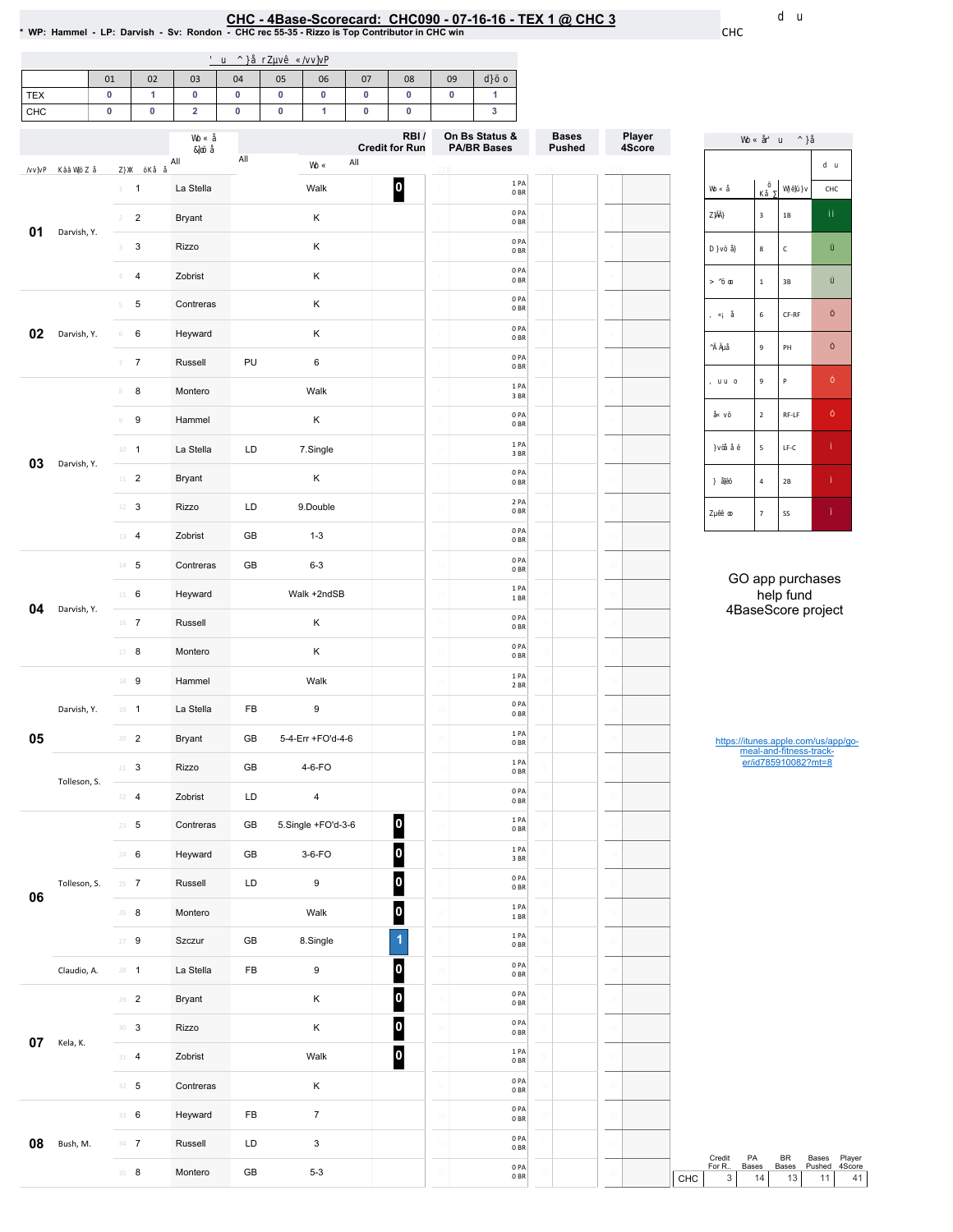# <u>TEX - 4Base-Scorecard: CHC090 - 07-16-16 - TEX 1 @ CHC 3</u><br>• WP: Hammel - LP: Darvish - Sv: Rondon - CHC rec 55-35 - Rizzo is Top Contributor in CHC win



|               |            |           |              |                |              | TEX - 4BaseScore - Player 4Score by Batting Order<br>CHC090 - 07-16-16 - TEX 1 @ CHC 3<br>WP: Hammel - LP: Darvish - Sv: Rondon - CHC rec 55-35 - Rizzo is Top Contributor in CHC win |                  |                      |                |           |             |
|---------------|------------|-----------|--------------|----------------|--------------|---------------------------------------------------------------------------------------------------------------------------------------------------------------------------------------|------------------|----------------------|----------------|-----------|-------------|
|               |            |           |              |                |              |                                                                                                                                                                                       | <b>Bat Order</b> |                      |                |           |             |
| Player        | Team       | Position  | $\mathbf{1}$ | $\overline{2}$ | 3            | 4                                                                                                                                                                                     | 5                | 6                    | $\overline{7}$ | 8         | 9           |
| Rua           | <b>TEX</b> | LF        |              |                |              |                                                                                                                                                                                       | $5\phantom{.0}$  |                      |                |           |             |
| Andrus        | <b>TEX</b> | SS        |              |                |              |                                                                                                                                                                                       |                  |                      | $\overline{2}$ |           |             |
| Moreland      | <b>TEX</b> | 1B        |              |                |              | $\overline{2}$                                                                                                                                                                        |                  |                      |                |           |             |
| <b>Mazara</b> | <b>TEX</b> | <b>RF</b> |              |                |              |                                                                                                                                                                                       |                  | $\blacktriangleleft$ |                |           |             |
| <b>Beltre</b> | <b>TEX</b> | 3B        |              |                | $\mathbf{0}$ |                                                                                                                                                                                       |                  |                      |                |           |             |
| Darvish       | <b>TEX</b> | P         |              |                |              |                                                                                                                                                                                       |                  |                      |                |           | $\bullet$   |
| Desmond       | <b>TEX</b> | CF        |              | $\pmb{0}$      |              |                                                                                                                                                                                       |                  |                      |                |           |             |
| Odor          | <b>TEX</b> | 2B        | $\mathbf{0}$ |                |              |                                                                                                                                                                                       |                  |                      |                |           |             |
| Profar        | <b>TEX</b> | 1B-Dsub   |              |                |              |                                                                                                                                                                                       |                  |                      |                |           | $\mathbf 0$ |
| Tolleson      | <b>TEX</b> | P-Rel     |              |                |              |                                                                                                                                                                                       |                  |                      |                |           | $\pmb{0}$   |
| Wilson        | <b>TEX</b> | C         |              |                |              |                                                                                                                                                                                       |                  |                      |                | $\bullet$ |             |

Scorecard Sponsored By



**GO** - Meal and Fitness Tracker By Iolo

https://itunes.apple.com/us/app/go-meal-and-fitness-track-er/id785910082?mt=8

# TEX - 4Score Box - Player Totals<br>CHC090 - 07-16-16-TEX 1 @ CHC 3<br>WP: Hammel - LP: Darvish - Sv: Rondon - CHC rec 55-35 - Rizzo is Top Contributor in CHC win

| Player        |        | Team Position | Bat<br>Ord #     | Credit For Run | PA Bases       | <b>BR</b> Bases | <b>Bases Pushed</b> | Player 4Score  | Appearances    | Productivity<br>Rate |
|---------------|--------|---------------|------------------|----------------|----------------|-----------------|---------------------|----------------|----------------|----------------------|
| Rua           | TEX LF |               | 5                | $\mathsf 0$    | $\overline{2}$ | 3               | $\pmb{0}$           | 5              | 3              | 1.667                |
| Andrus        | TEX SS |               | $\overline{7}$   | $\mathbf{1}$   | $\mathbf{1}$   | $-1$            | $\mathbf{1}$        | 2              | 3              | 0.667                |
| Moreland      | TEX 1B |               | 4                | 0              | 2              | 0               | 0                   | $\overline{2}$ | 3              | 0.667                |
| Mazara        | TEX RF |               | $\,6$            | $\mathbf 0$    | $\mathbf{1}$   | 0               | $\pmb{0}$           | $\mathbf{1}$   | 3              | 0.333                |
| Beltre        | TEX 3B |               | 3                | $\mathbf 0$    | $\pmb{0}$      | $\pmb{0}$       | 0                   | $\pmb{0}$      | $\overline{4}$ | 0.000                |
| Darvish       | TEX P  |               | $\boldsymbol{9}$ | 0              | $\mathbf 0$    | 0               | $\pmb{0}$           | $\pmb{0}$      | $\mathbf{1}$   | 0.000                |
| Desmond       | TEX CF |               | 2                | $\mathbf 0$    | $\pmb{0}$      | $\pmb{0}$       | 0                   | $\pmb{0}$      | $\overline{4}$ | 0.000                |
| Odor          | TEX 2B |               | $\mathbf{1}$     | $\mathbf 0$    | $\pmb{0}$      | $\pmb{0}$       | $\pmb{0}$           | $\pmb{0}$      | $\sqrt{4}$     | 0.000                |
| Profar        |        | TEX 1B-Dsub   | 9                | 0              | $\pmb{0}$      | $\pmb{0}$       | 0                   | $\pmb{0}$      | $\mathbf{1}$   | 0.000                |
| Tolleson      |        | TEX P-Rel     | $\boldsymbol{9}$ | 0              | $\pmb{0}$      | 0               | $\pmb{0}$           | $\pmb{0}$      | $\mathbf{1}$   | 0.000                |
| Wilson        | TEX C  |               | 8                | 0              | $\mathbf 0$    | 0               | 0                   | $\mathsf 0$    | 3              | 0.000                |
| <b>Totals</b> |        |               |                  | $\mathbf{1}$   | 6              | $\overline{2}$  | $\mathbf{1}$        | 10             | 30             | 0.333                |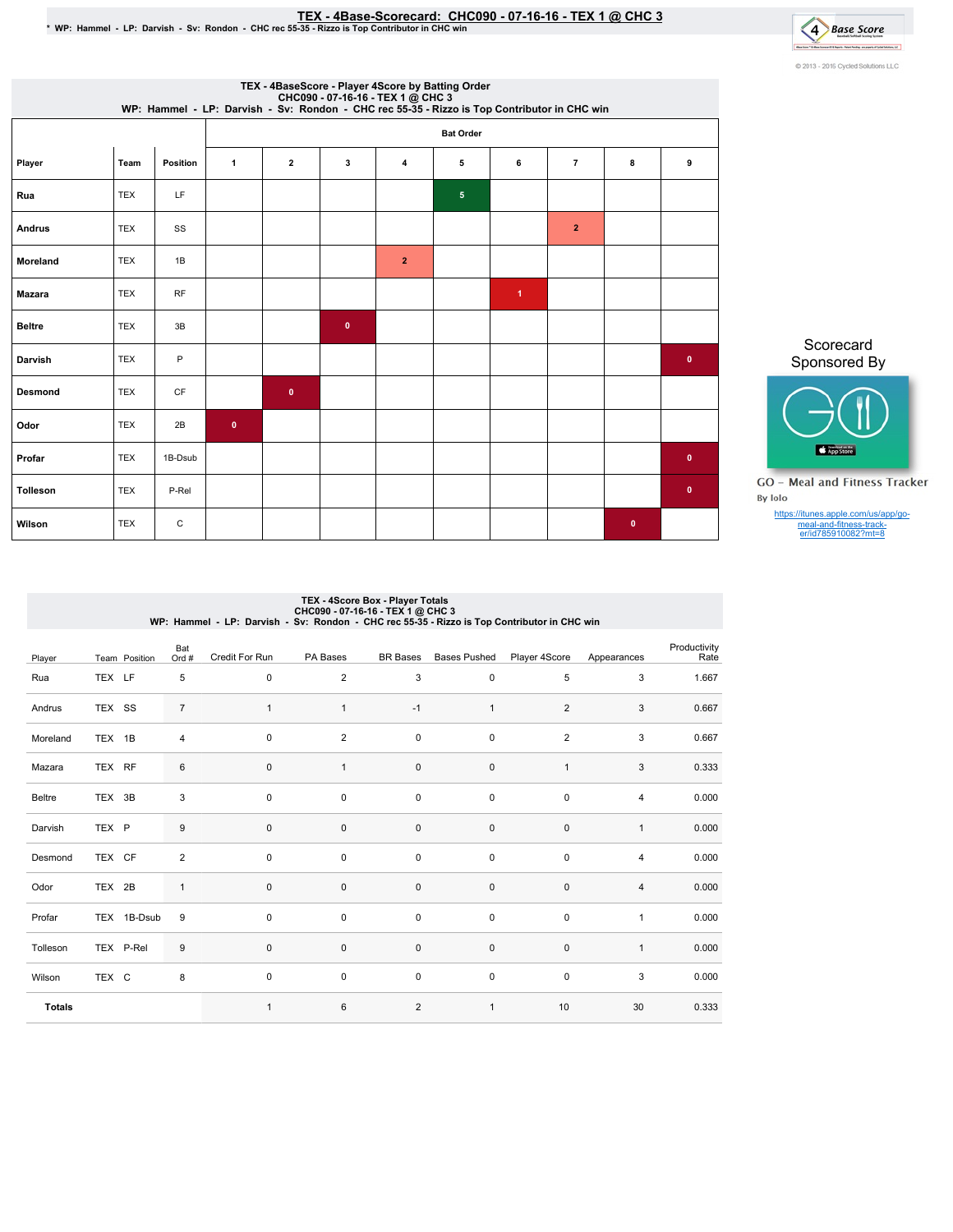## CHC-4Base-Scorecard:CHC090-07-16-16-TEX1@ CHC3 \*WP:Hammel-LP:Darvish-Sv:Rondon-CHCrec55-35-RizzoisTopContributorinCHCwin

4 Base Score to politically and the control of the con-C 2013 - 2016 Cycled Solutions LLC

|                |      |          |              |                |    | CHC - 4BaseScore - Player 4Score by Batting Order<br>CHC090 - 07-16-16 - TEX 1 @ CHC 3<br>WP: Hammel - LP: Darvish - Sv: Rondon - CHC rec 55-35 - Rizzo is Top Contributor in CHC win |                      |            |                |                |                         |
|----------------|------|----------|--------------|----------------|----|---------------------------------------------------------------------------------------------------------------------------------------------------------------------------------------|----------------------|------------|----------------|----------------|-------------------------|
|                |      |          |              |                |    |                                                                                                                                                                                       | <b>Bat Order</b>     |            |                |                |                         |
| Player         | Team | Position | $\mathbf{1}$ | $\overline{2}$ | 3  | $\overline{4}$                                                                                                                                                                        | 5                    | 6          | $\overline{7}$ | 8              | 9                       |
| <b>Rizzo</b>   | CHC  | 1B       |              |                | 11 |                                                                                                                                                                                       |                      |            |                |                |                         |
| Montero        | CHC  | C        |              |                |    |                                                                                                                                                                                       |                      |            |                | $\overline{7}$ |                         |
| La Stella      | CHC  | 3B       | 6            |                |    |                                                                                                                                                                                       |                      |            |                |                |                         |
| Heyward        | CHC  | CF-RF    |              |                |    |                                                                                                                                                                                       |                      | $\sqrt{5}$ |                |                |                         |
| <b>Szczur</b>  | CHC  | PH       |              |                |    |                                                                                                                                                                                       |                      |            |                |                | 5                       |
| Hammel         | CHC  | P        |              |                |    |                                                                                                                                                                                       |                      |            |                |                | $\overline{\mathbf{3}}$ |
| <b>Bryant</b>  | CHC  | RF-LF    |              | $\overline{2}$ |    |                                                                                                                                                                                       |                      |            |                |                |                         |
| Contreras      | CHC  | $LF-C$   |              |                |    |                                                                                                                                                                                       | $\blacktriangleleft$ |            |                |                |                         |
| Zobrist        | CHC  | 2B       |              |                |    | $\blacktriangleleft$                                                                                                                                                                  |                      |            |                |                |                         |
| <b>Russell</b> | CHC  | SS       |              |                |    |                                                                                                                                                                                       |                      |            | $\mathbf{0}$   |                |                         |

Scorecard Sponsored By



**GO** - Meal and Fitness Tracker By Iolo

https://itunes.apple.com/us/app/go-meal-and-fitness-track-er/id785910082?mt=8

# CHC - 4Score Box - Player Totals<br>CHC09 - 07-16-16-TEX 1 @ CHC9 - 2019<br>WP: Hammel - LP: Darvish - Sv: Rondon - CHC rec 55-35 - Rizzo is Top Contributor in CHC win

| Player        | Team Position | Bat<br>Ord #   | Credit For Run | PA Bases       | <b>BR</b> Bases | <b>Bases Pushed</b> | Player 4Score  | Appearances    | Productivity<br>Rate |
|---------------|---------------|----------------|----------------|----------------|-----------------|---------------------|----------------|----------------|----------------------|
| Rizzo         | CHC 1B        | 3              | $\overline{2}$ | 3              | $\mathsf 0$     | 6                   | 11             | 4              | 2.750                |
| Montero       | CHC C         | 8              | 0              | $\overline{2}$ | $\sqrt{4}$      | $\mathbf{1}$        | $\overline{7}$ | 4              | 1.750                |
| La Stella     | CHC 3B        | $\mathbf{1}$   | $\pmb{0}$      | 2              | 3               | $\mathbf{1}$        | 6              | 4              | 1.500                |
| Heyward       | CHC CF-RF     | 6              | $\pmb{0}$      | $\overline{2}$ | $\overline{4}$  | $-1$                | 5              | $\overline{4}$ | 1.250                |
| Szczur        | CHC PH        | 9              | $\mathbf{1}$   | $\mathbf{1}$   | $\pmb{0}$       | 3                   | 5              | $\mathbf{1}$   | 5.000                |
| Hammel        | CHC P         | $9\,$          | $\pmb{0}$      | $\mathbf{1}$   | $\overline{2}$  | $\pmb{0}$           | $\sqrt{3}$     | $\overline{2}$ | 1.500                |
| Bryant        | CHC RF-LF     | $\overline{2}$ | $\mathbf 0$    | $\mathbf{1}$   | $\pmb{0}$       | $\mathbf{1}$        | $\overline{2}$ | $\overline{4}$ | 0.500                |
| Contreras     | CHC LF-C      | 5              | $\pmb{0}$      | $\mathbf{1}$   | $\pmb{0}$       | $\pmb{0}$           | $\mathbf{1}$   | 4              | 0.250                |
| Zobrist       | CHC 2B        | $\overline{4}$ | $\pmb{0}$      | $\mathbf{1}$   | $\pmb{0}$       | $\pmb{0}$           | $\mathbf{1}$   | $\overline{4}$ | 0.250                |
| Russell       | CHC SS        | $\overline{7}$ | $\pmb{0}$      | $\mathbf 0$    | $\pmb{0}$       | $\pmb{0}$           | $\mathbf 0$    | 4              | 0.000                |
| <b>Totals</b> |               |                | 3              | 14             | 13              | 11                  | 41             | 35             | 1.171                |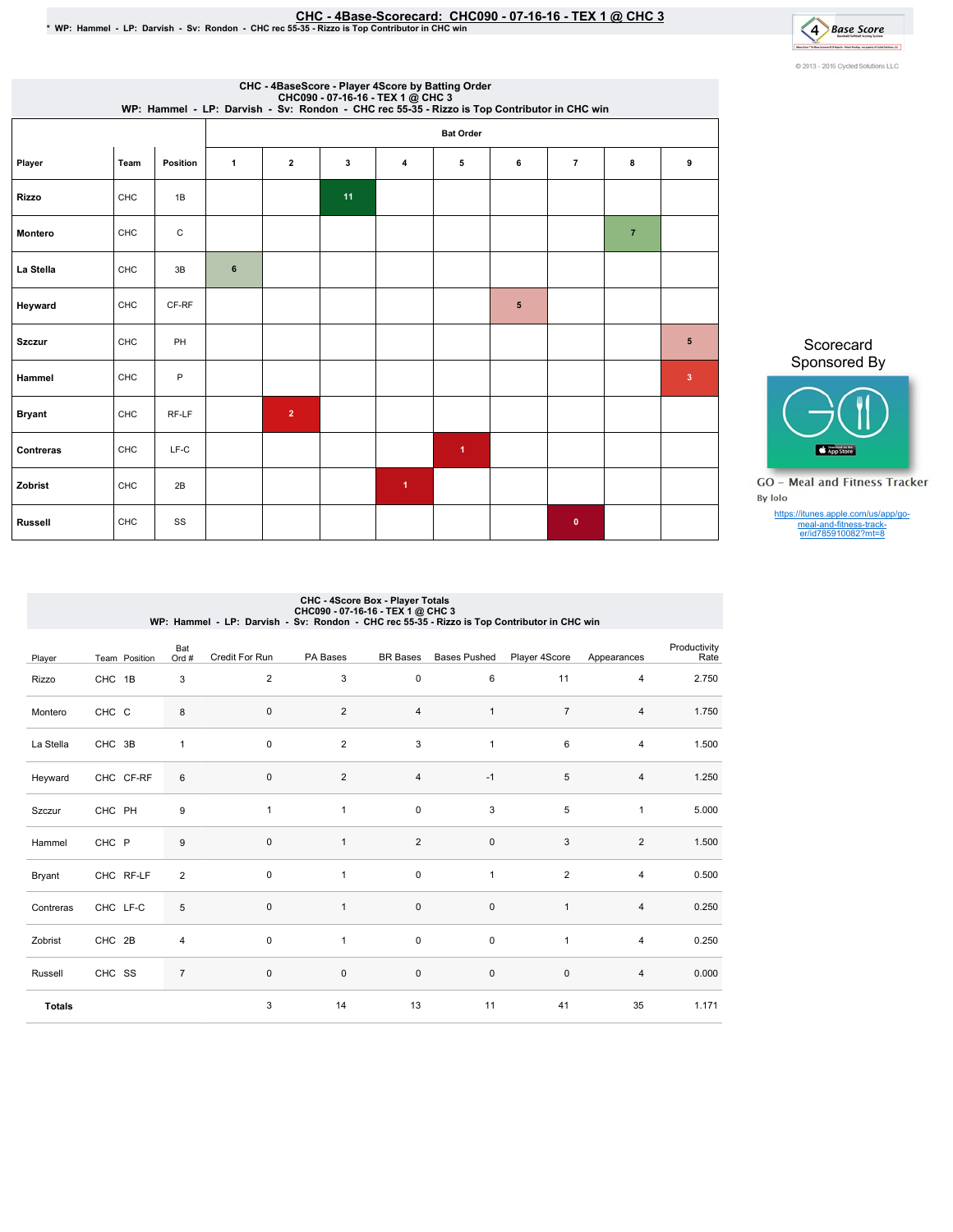#### Bat Order | Player | Inning | PlayText | LOBStatus Credit For Run PA Bases BR Bases Bases Pushed Player 4Score 1 Odor 01 8 03 K 06 7 09 9 **Player Totals** 2 Desmond 01 4-3 04 | K 06 1-3 09 1-3 **Player Totals** 3 Beltre 01 7 04 K 07 5-3 09 9 **Player Totals** 4 Moreland 02 6 04 8.Double Left on 2nd 07 5-3 **Player Totals** 5 Rua 02 7.Single +2ndSB 04 K 07 | Walk Left on 1st **Player Totals** 6 Mazara 02 K 05 Walk +DP'd-5-4-3 07 K **Player Totals** 7 Andrus 02 6.Single +Out2nd-2-4 05 5-4-3-DP 08 5-3 **Player Totals** 8 Wilson 03 6-3 05 3 08 5-3 **Player Totals** 9 Darvish 03 K **Player Totals** Tolleson 06 K **Player Totals** Profar 08 K **Player Totals Grand Total** 0 0 0 0 0 0 0 0 0 0 0 0 0 0 0 0 0 0 0 0 0 0 0 0  $\overline{0}$   $\overline{0}$   $\overline{0}$   $\overline{0}$   $\overline{0}$   $\overline{0}$   $\overline{0}$ 0 0 0 0 0 0 0 0 0 0 0 0 0 0 0 0 0 0 0 0 0 0 0 0 0 0 0 0 0 0 0 0 0 0 0 0 0 0 0 0 0 0 0 0 0 0 0 0 0 0 0 0 0  $\overline{0}$   $\overline{0}$   $\overline{0}$   $\overline{0}$   $\overline{0}$   $\overline{0}$   $\overline{0}$ 0 0 0 0 0 0  $0 \qquad \qquad 2 \qquad \qquad 0 \qquad \qquad 0 \qquad \qquad 2$ 0 0 0 0 0 0 0 2 0 0 2 0 1 3 0 4 0 0 0 0 0 0 0 0 1 0 1  $\boxed{0}$  2 3  $\boxed{0}$  5 0 0 0 0 0 0 0 0 1 0 1 0 0 0 0 0 0  $\Omega$  1 0 0  $\Omega$  1 1  $1$   $-1$   $2$   $3$ 0 0 -1 -1 0 0 0 0 0 0 1  $1$   $1$   $1$   $1$   $1$   $2$ 0 0 0 0 0 0 0 0 0 0 0 0 0 0 0 0 0 0  $\overline{0}$   $\overline{0}$   $\overline{0}$   $\overline{0}$   $\overline{0}$   $\overline{0}$   $\overline{0}$ 0 0 0 0 0 0  $\overline{0}$   $\overline{0}$   $\overline{0}$   $\overline{0}$   $\overline{0}$   $\overline{0}$   $\overline{0}$ 0 0 0 0 0 0 0 0 0 0 0 0 0 0 0 0 0 0 0 0 0 0 1 6 2 1 10 Detail by Bat Order/Player

### <u>TEX - 4Base-Scorecard: CHC090 - 07-16-16 - TEX 1 @ CHC 3</u>

\* WP: Hammel-LP: Darvish- Sv: Rondon- CHC rec 55-35 - Rizzo is Top Contributor in CHC win